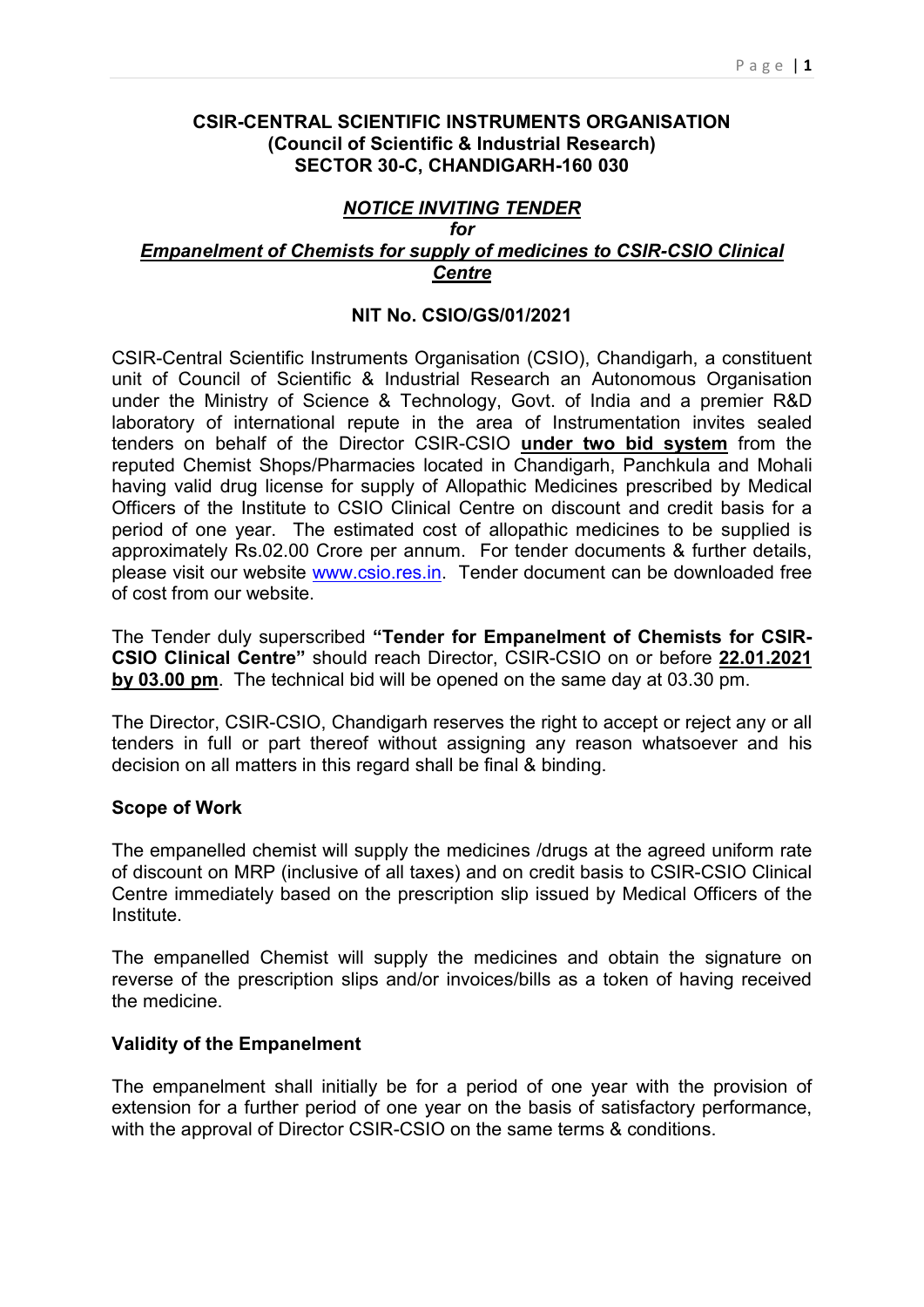# Eligibility Criteria

The Bidder(s) should comply fully with the Technical Specifications in the tender document.

# TERMS & CONDITIONS

- 1. The Bidder/Chemist shall bear all costs associated with the preparation and submission of its bid irrespective of the conduct or outcome of the bidding process.
- 2. The Bidder/Chemist should not indulge in any corrupt, fraudulent, collusive, coercive practices during the entire process and execution of empanelment.
- 3. Before the deadline for submission of the bid, CSIR-CSIO reserves the right to modify the bidding document and to extend or not to extend the date of submission. Such amendment/modification will be hosted on CSIR-CSIO website.
- 4. Bidder should take into account any corrigendum published on the tender document before submitting their bids.
- 5. The Bidders are not permitted to withdraw/alter or modify their bids after expiry of the deadline of receipt of bids.
- 6. Please go through the tender advertisement and the tender document carefully to understand the documents required to be submitted as part of the bid. Please note the number of covers in which the bid documents have to be submitted, the number of documents – including the names and content of each of the document that need to be submitted. Any deviations from these may lead to rejection of the bid.
- 7. This tender form along with Annexure A & Annexure-E i.e. Technical Bid & Financial Bid should be submitted in the Bid format only. The rates should be filled in the Price Bid format (Annexure-E) and to be submitted in another sealed cover. Violation of this condition shall render the tender liable to rejection.
- 8. The Chemists must furnish their Bank Account Particulars as per the attached proforma (Annexure B). The payment would be credited to the Bank Account of the Chemist through electronic mode within reasonable period of receipt of the certified Bills.
- 9. Each page of the tender document should be signed by the tenderer/authorized signatory giving his/her name and designation with rubber stamp of the firm affixed on each page.
- 10. Individual signing the Bid and other documents must specify whether s/he signs as :
	- (i) A sole proprietor of the firm, or constituted attorney of such proprietor.
	- (ii) A partner of the firm, if it is a partnership firm and in this case s/he must have a clear legal authority to sign, answer and admit to refer disputes to arbitration.
	- (iii) Constituted Attorney/Authorized Signatory, if it is a company.

 Photocopies of the relevant deeds e.g. Proprietorship/ Partnership Deed duly attested by a Notary Public need to be attached.

11. Unsealed, conditional/telegraphic/fax tenders and tenders not on the prescribed form shall not be entertained and will be rejected.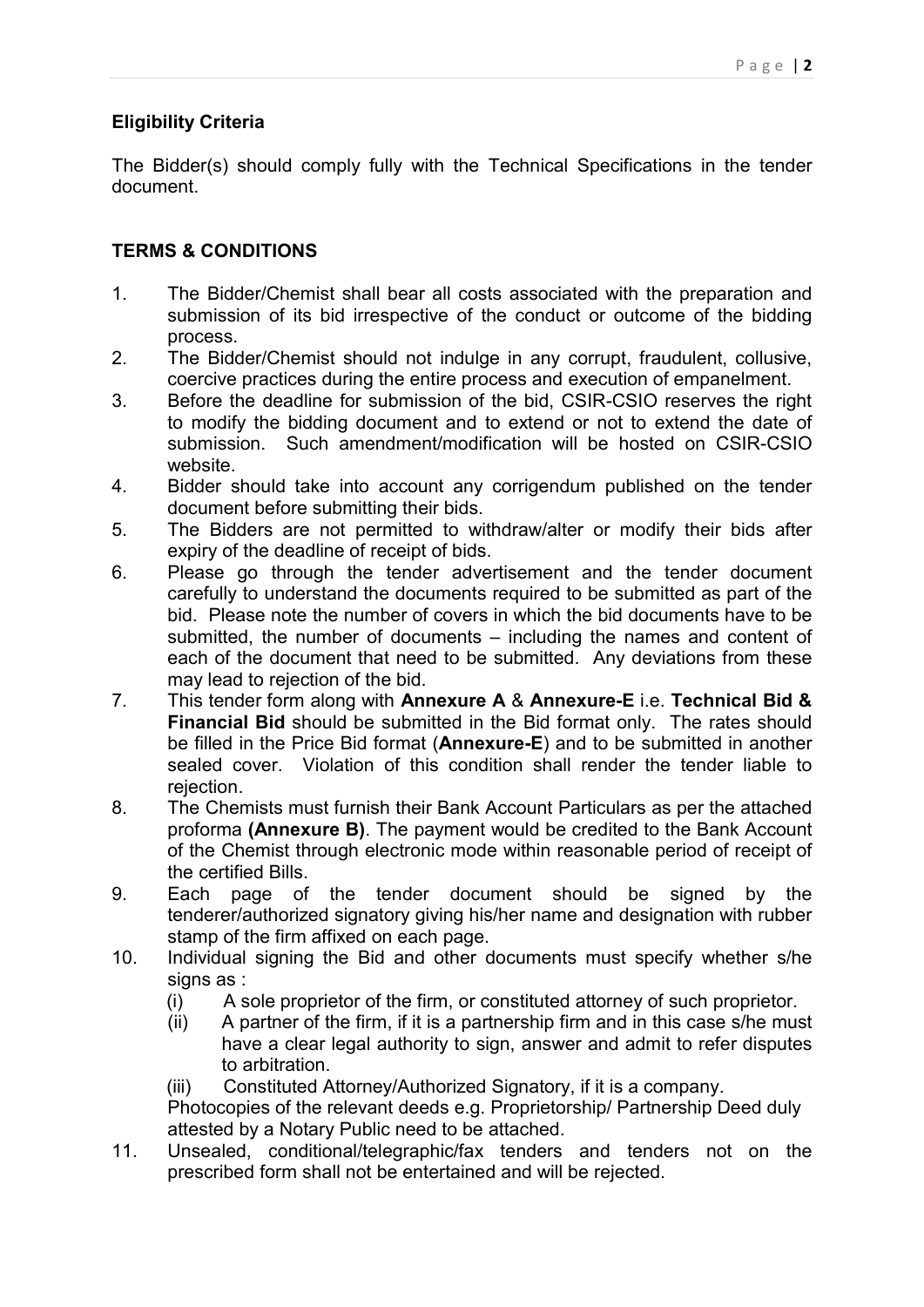- 12. The last date and time of receipt of tenders is on or before 22.01.2021 by **03.00 p.m.** Tenders received after the due date and time shall not be considered. The tenderer will be responsible for timely submission of the tender documents, complete in all respects.
- 13. Late/Delayed/Unsolicited quotations/Incomplete tenders, for whatsoever reason, will not be considered at all.
- 14. The Technical Bid shall be opened at 03.30 p.m. on 22.01.2021 in the presence of tenderer(s) or their authorized representatives who may wish to be present at that time.
- 15. The tenderer should read the terms & conditions and give their acceptance by signing every page with seal of the firm. Failure to fulfill any of the conditions shall render the tender liable for rejection.
- 16. In case, it is found that any particular medicine has expired, or is substandard or spurious, or not as per prescription slip, the Chemist will be liable to be black-listed for a period of 03 (three) years for future participation in CSIR/CSIO tenders. Besides this, legal action(s) as deemed fit, will be taken. In case of failure or refusal by local Chemist to supply the medicines in CSIO Clinical Centre, the empanelment is liable to be cancelled at his risk and cost.
- 17. The chemist/pharmacy will have to serve notice at least one month in advance to Director CSIR-CSIO in case the firm wants to back out from the empanelment in between.
- 18. Director reserves the right to terminate the empanelment without giving any notice to the empanelled chemist, in case it is found that the empanelled chemist has violated any of the terms and conditions and/or not giving satisfactory services to the organisation.
- 19. Empanelment would be made to highest discount quoting firm(s) for the supply of medicines provided the chemist fulfils other terms and conditions.
- 20. The Director CSIR-CSIO reserves the right to enter into parallel empanelment simultaneously or at any time during the period of this empanelment, with one or more chemists.
- 21. The bidder should quote uniform discount in percentage terms on the Maximum Retail Price (MRP) (inclusive of all taxes) printed on the strip/ Bottle/ unit packed. The quoted offer shall be on the MRP inclusive of all taxes and shall remain firm and fixed for the entire duration of the empanelment.
- 22. Substitute medicines and short supply of medicines will not be accepted unless permitted by the Medical Officers of CSIR-CSIO Dispensary. Cut strips and loose medicines will be accepted only after showing batch number and expiry date.
- 23. The Chemists must have communication facilities such as Telephone/Mobile Phone, E-mail etc.
- 24. The supplied medicines should have its own shelf-life period as mentioned on the label of medicines. The shelf life of medicines supplied should not have passed more than half of its shelf life at the time of supply.
- 25. Family members of officers/officials working in CSIR/CSIO cannot take part in this tender enquiry.
- 26. The tenderer will not be allowed to sub-empanelment. If this comes to notice, action will be taken which may amount to cancellation of empanelment awarded to the firm and/or forfeiture of Performance Security Deposit.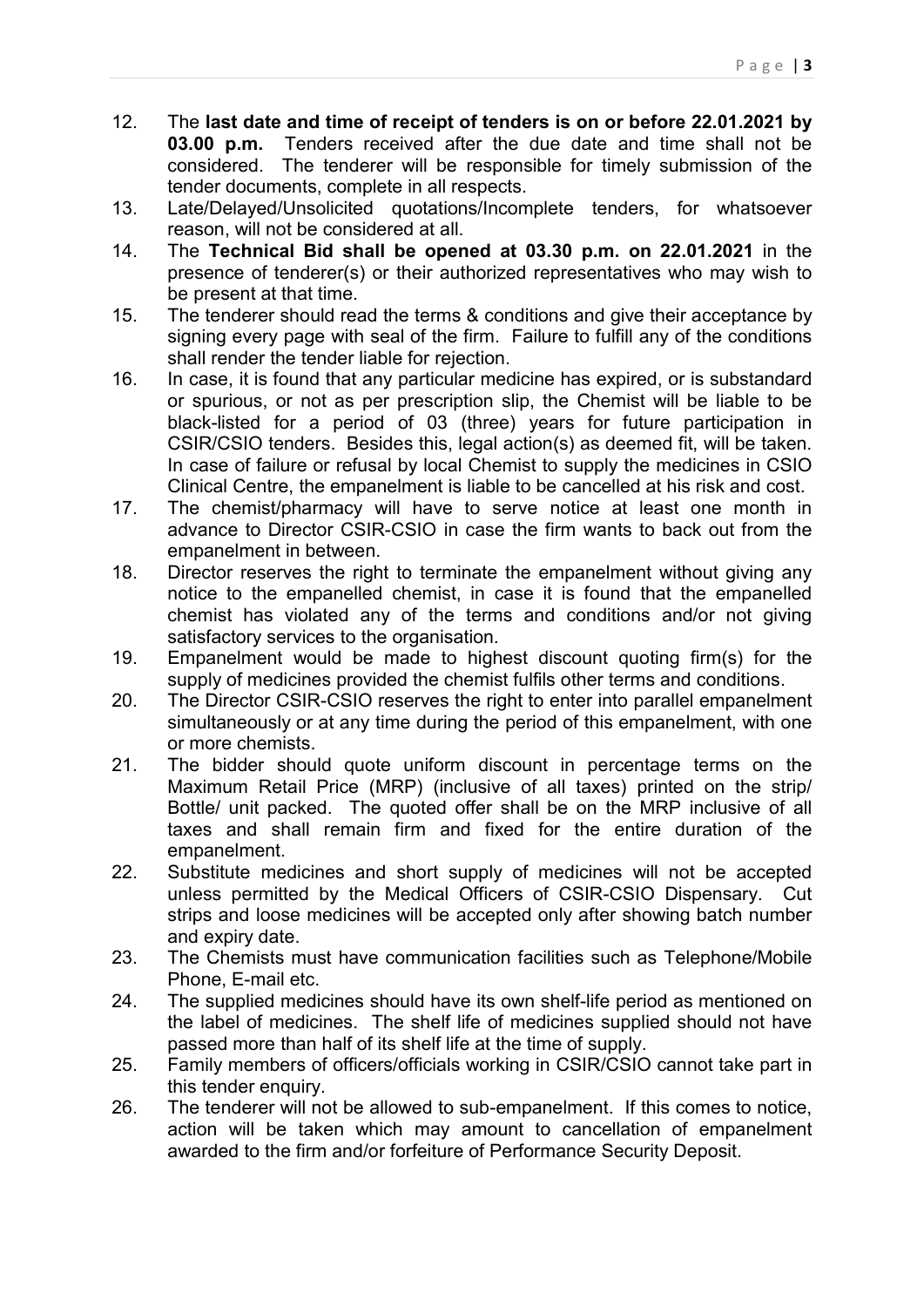- 27. Director CSIR-CSIO or his authorized heads reserves the right to visit/inspect the premises of supply of medicines.
- 28. All disputes arising out of this empanelment shall be referred to the sole arbitration of Director General of Council of Scientific & Industrial Research (CSIR) or his nominee, who is overall controlling authority of this laboratory as per the provisions of Indian Arbitration and Reconciliation Act, 1996 and his award shall be final and binding on the parties to the dispute.
- 29. All the prescription slips and invoices alongwith pre-receipted and stamped consolidated Bills would be submitted in CSIR-CSIO Dispensary for certification/verification on fortnightly basis. Medical Officer concerned will give a certificate that "the medicines supplied are as per prescriptions and bills may be processed for payment". After certification/verification by the concerned Medical Officers of CSIR-CSIO, the bills will be processed for payment by the office. The consolidated bills would be prepared by the<br>Chemists separately for regular staff/their family members and Chemists separately for regular staff/their family members and pensioners/their family members.
- 30. CSIR-CSIO Dispensary timings are as follows:

## Morning Timings

 8.00 AM to 12.00 Noon (Monday to Friday) 8.00 AM to 12.00 Noon (Saturday) (Second & Fifth Saturdays are off-days)

## Evening Timings

 3.30 PM to 6.30 PM (Monday to Friday) (April to September) 3.00 PM to 6.00 PM (Monday to Friday) (October to March)

# 31. CORRUPT OR FRAUDULENT PRACTICES

CSIR-CSIO requires that the Bidders observe the highest standards of ethics and conduct during the tender process and afterwards during the execution of such empanelment. In pursuance of this policy, the terms and conditions are set forth as follows:

- a) "corrupt practice" means the offering, giving, receiving or soliciting of anything of value to influence the action of the public official in the tender process or in the process of execution of empanelment; and
- b) "Fraudulent practice" means misrepresentation of facts in order to influence the tender process or execution of empanelment to the detriment of CSIR-CSIO, and includes collusive practice among Bidder (prior to or after bid submission) designed to establish bid prices at artificial non-competitive levels and to deprive CSIR-CSIO of the benefits of free and fair competition; CSIR-CSIO will declare a firm ineligible, either indefinitely or for a specified

period of time, if it determines that the bidder/firm has engaged himself in corrupt and/or fraudulent practices while competing for or in executing the empanelment.

# Part 1 (Technical Bid)

32. The chemist must hold valid licenses as on the date of submission of Bid in specified forms (Form 20, 20-B, 21, 21-B and 21-C) issued by the Drug Control Authority of the State under the provisions of Drugs and Cosmetics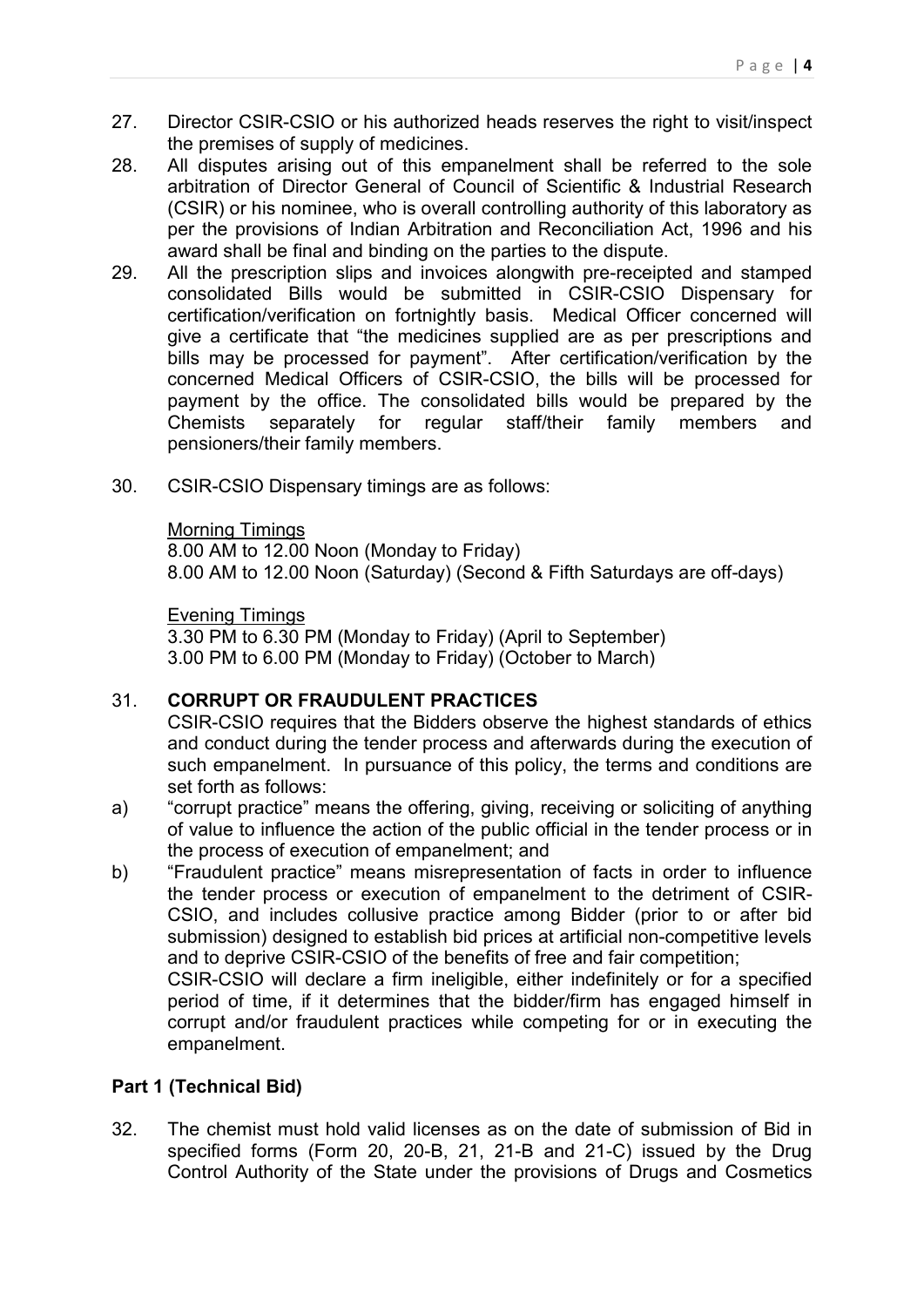Act, 1940. The successful Bidder will further ensure that their license remain valid on the date of bid opening and till the end of the empanelment period.

33. The Chemist must not have been convicted by the State Drugs Authorities and no case should be pending under the Drugs and Cosmetics Act and Rules.

#### and

The tenderer must not have been black-listed/debarred/suspended/terminated by any organization during the last 03 (three) years.

A declaration in this regard as per Annexure-C is to be attached.

- 34. The bidder should have Goods and Services Tax Identification Number (GSTIN), Copy of GSTIN/provisionally issued GSTIN is to be attached.
- 35. A copy of PAN allotted to the firm/owner.
- 36. Bidders will have to submit 'Bid Security Declaration' as per Annexure 'D' accepting that if they withdraw or modify their bids during period of validity etc., they will be suspended for further tendering in CSIR or its national laboratories for a period of one year.
- 37. The successful bidder will be required to deposit Performance Security amounting to Rs.05.00 lakh in the shape of Demand Draft/Bank Guarantee. In case Bank Guarantee is to be deposited, the same should be valid for the period of empanelment + 60 days. The Performance Security Deposit is liable to be forfeited in case of breach of empanelment.

## Part 2 (Financial Bid)

- 38. Price bid of only those bidders who are found responsive in the technical bid will be opened.
- 39. The interested firms have to quote the percentage of discount, they would offer on the MRP, which shall be the basis of deciding the successful bidder, subject to compliance of other terms & conditions of the tender.
- 40. The acceptance of tender will be on the basis of maximum discount offered by the Chemist on MRP i.e. Maximum Retail Price which is printed on the packing/flaps/bottles. The Chemist will be paid on MRP minus discount and no Sales Tax, Octroi or any other levy/tax will be paid separately, which has to be borne by the Chemist. Tampering on the printed MRP would be considered as cheating and can render the empanelled Chemist liable for disqualification and leads to cancellation of empanelment.
- 41. Discount should be quoted in sealed envelope as per **Annexure 'E'** and superscribed "Financial Bid". Discount should not be mentioned at any place other than in the sealed Commercial Bid. If found so, the Bid shall stand rejected.
- 42. Rates offered should be mentioned both in figures as well as in words and offer should be typed or legibly handwritten. Alteration if any, unless legibly attested by the Tenderer with his full signature shall invalidate the tender. The tender should be duly signed by the authorized persons. (In case, there is any difference in the amount between figures & words, the amount indicated in words will be treated as the valid offer). The Tenderer should ensure that the amount is written in such a way that interpolation is not possible. No blank space should be left.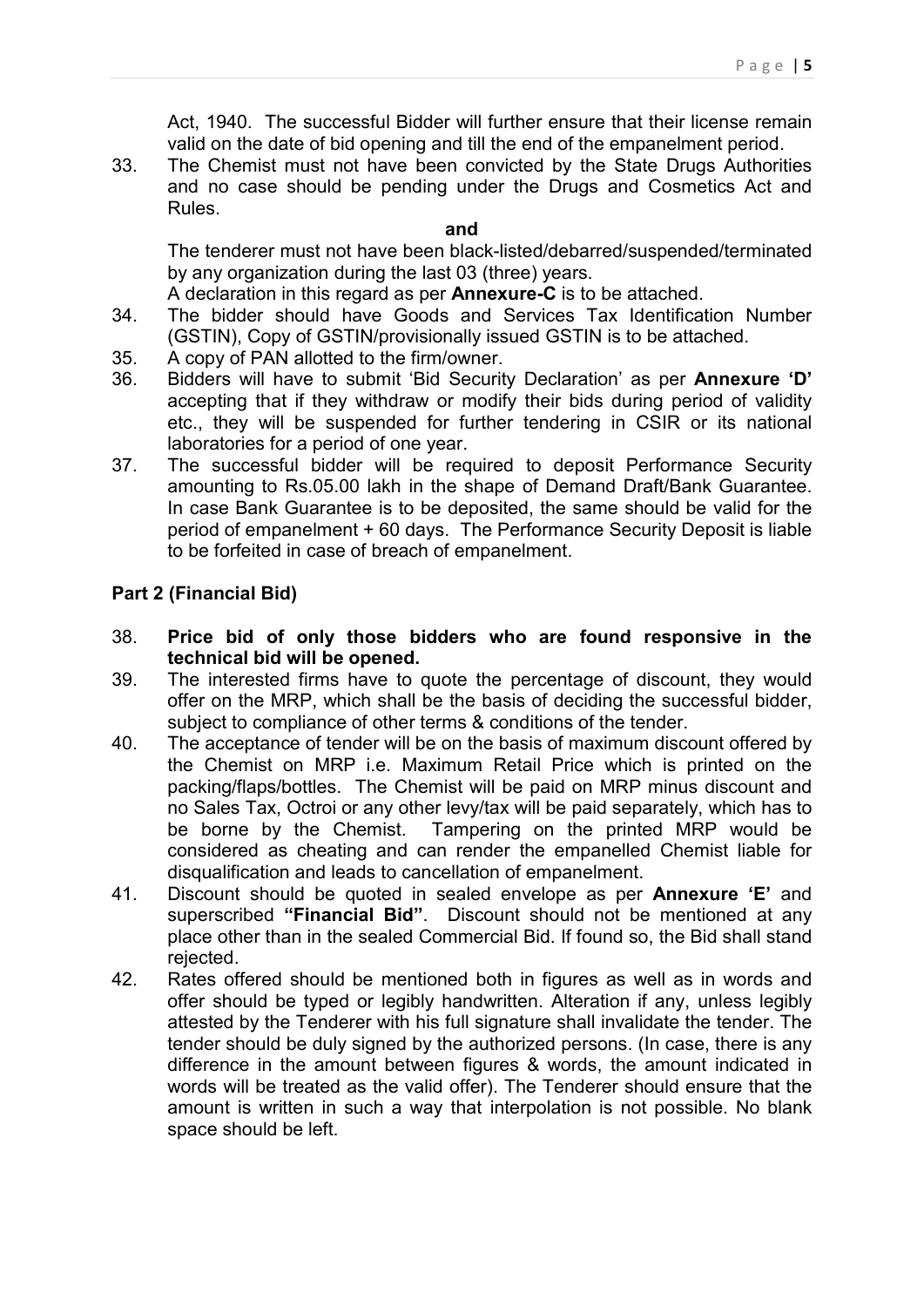# Termination for Default

CSIR-CSIO may, without prejudice to any other remedy for breach of empanelment, by written notice of default sent to the bidder, terminate the empanelment in whole or part :

- a. If the bidder fails to provide any or all of the services within the period(s) specified in the empanelment.
- b. If the bidder fails to perform any other obligation(s) under the empanelment.
- c. If the bidder, in the judgment of the CSIR-CSIO has engaged in corrupt or fraudulent practices in competing for or in executing the empanelment including sub-empanelment.

In case of failure or refusal on chemist's part to supply the medicines within the time as provided in the relevant clauses of this Tender document, the empanelment is liable to be terminated /cancelled at chemist's risk and cost. Any additional cost involved in arranging supply from alternative source will be recovered from the chemist.

## How to apply

Chemists/Pharmacies meeting the above mentioned terms and conditions will submit both technical as well as financial bids simultaneously in the separate tender forms.

The financial bids of only those chemists/pharmacies who pre-qualify in the technical bid will be opened on stipulated date and time to be communicated later.

Desirous pharmacies may download tender forms from our website www.csio.res.in free of cost. Both the tender forms in the prescribed format duly completed in all respects and supported by relevant documents should be submitted in two separate sealed envelopes duly superscribed as "Technical Bid" and "Financial Bid" put together in a single sealed envelope duly superscribed "Tender for Empanelment of Chemists for CSIR-CSIO Clinical Centre" addressed to Director CSIR-CSIO, Chandigarh. Tenders should reach Director, CSIR-CSIO, Sector 30, Chandigarh on or before 22.01.2021 by 03.00 p.m. Late and delayed tenders will not be opened and summarily rejected. The technical bid will be opened on 22.01.2021 at 03.30 pm in the office of Controller of Administration, CSIR-CSIO, Chandigarh in the presence of the representatives of the chemists/pharmacies, if any.

In case, the day of bid submission is declared Holiday by Govt. of India, the next working day will be treated as day for submission of bids. There will be no change in the timings. Bids NOT submitted as per the specified format and nomenclature will be out rightly rejected. Ambiguous bids will be out rightly rejected. The offers submitted by telegram / fax / E-mail etc. shall NOT be considered. No correspondence will be entertained on this matter.

If any information furnished by the agency is found to be incorrect at any stage during the empanelled period, it will liable to be debarred from tendering and Performance Security Deposit will be forfeited.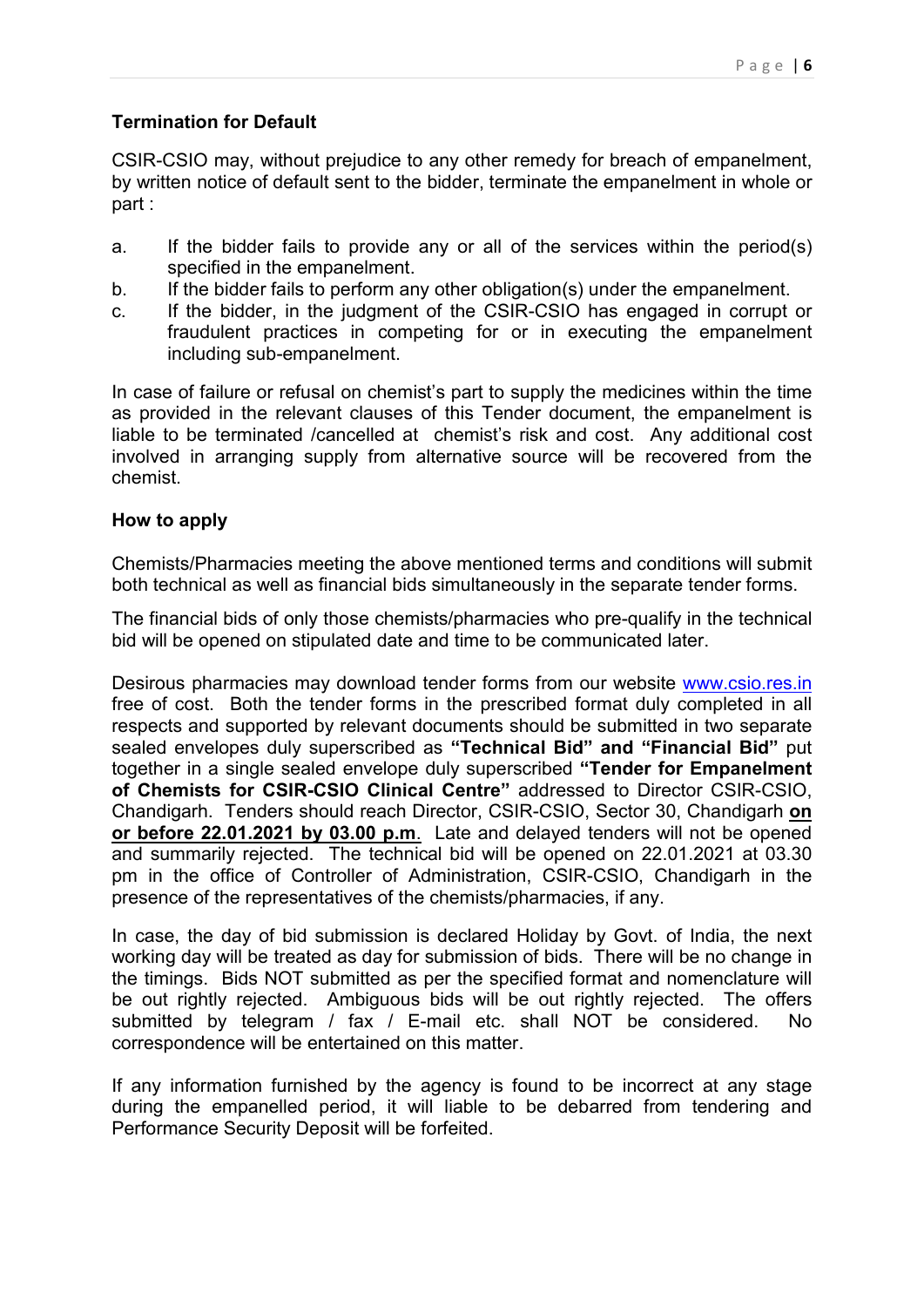The Director, CSIR-CSIO, Chandigarh reserves the right to accept or reject any or all tenders in full or part thereof and to annul the tendering process without assigning any reason whatsoever and his decision on all matters in this regard shall be final & binding.

Controller of Administration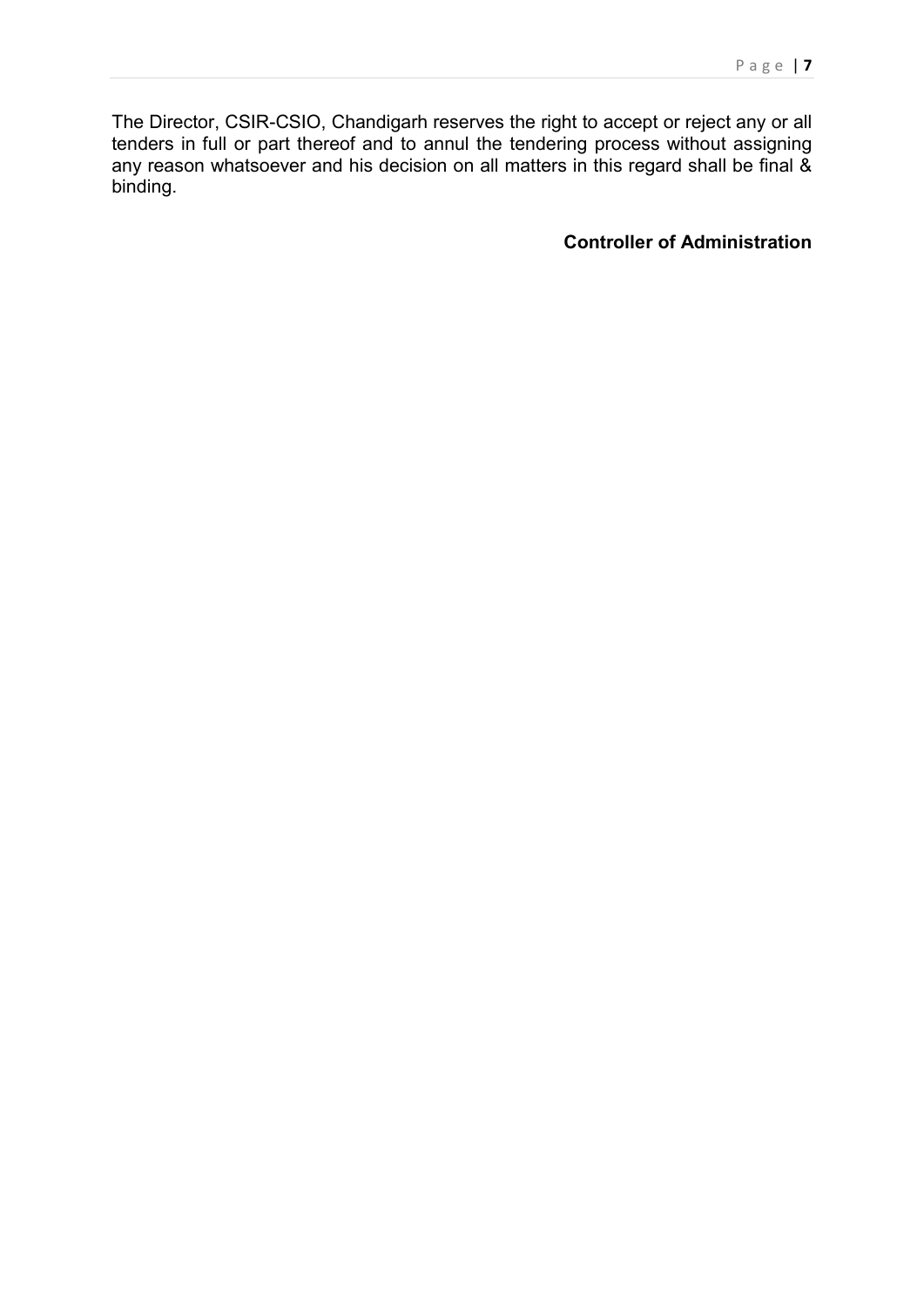# **Annexure A**

## CSIR-CENTRAL SCIENTIFIC INSTRUMENTS ORGANISATION (Council of Scientific & Industrial Research) SECTOR 30-C, CHANDIGARH-160 030

# TECHNICAL BID

# Empanelment of Chemists for supply of medicines to CSIR-CSIO Clinical Centre

# NIT No. CSIO/GS/01/2021

| Sr.<br>No. | <b>Particulars</b>                                                                                                                                      | <b>Details</b> |
|------------|---------------------------------------------------------------------------------------------------------------------------------------------------------|----------------|
| 1.         | Name & Address of the Chemist                                                                                                                           |                |
|            | Telephone No.                                                                                                                                           |                |
|            | Mobile No.                                                                                                                                              |                |
|            | Email ID                                                                                                                                                |                |
| 2.         | Constitution<br>(Company/Partnership/Proprietorship)                                                                                                    |                |
| 3.         | Manufacturer/Authorised<br>Whether<br>Distributor/Dealer/Agency                                                                                         |                |
| 4.         | Details of Registration (attach proof)                                                                                                                  |                |
|            | <b>Registering Authority</b>                                                                                                                            |                |
|            | Registration No. & Date                                                                                                                                 |                |
| 5.         | Drug Licence No., Date and validity of<br>Drug Licence for Allopathic Medicines<br>copies of relevant<br>(Self<br>attested<br>documents to be enclosed) |                |
| 6.         | Sales Tax No. (if applicable)                                                                                                                           |                |
| 7.         | <b>GST/VAT/TIN</b><br>Registration,<br>as<br>attested copy<br>applicable (Self<br>οf<br>GST/VAT/TIN No. Certificate to<br>be.<br>enclosed)              |                |
| 8.         | Permanent Account Number (PAN)<br>(Copy of PAN Card to be enclosed)                                                                                     |                |
| 9.         | Whether<br>the<br><b>Billing</b><br>System<br>is<br>computerized? (Yes/No)                                                                              |                |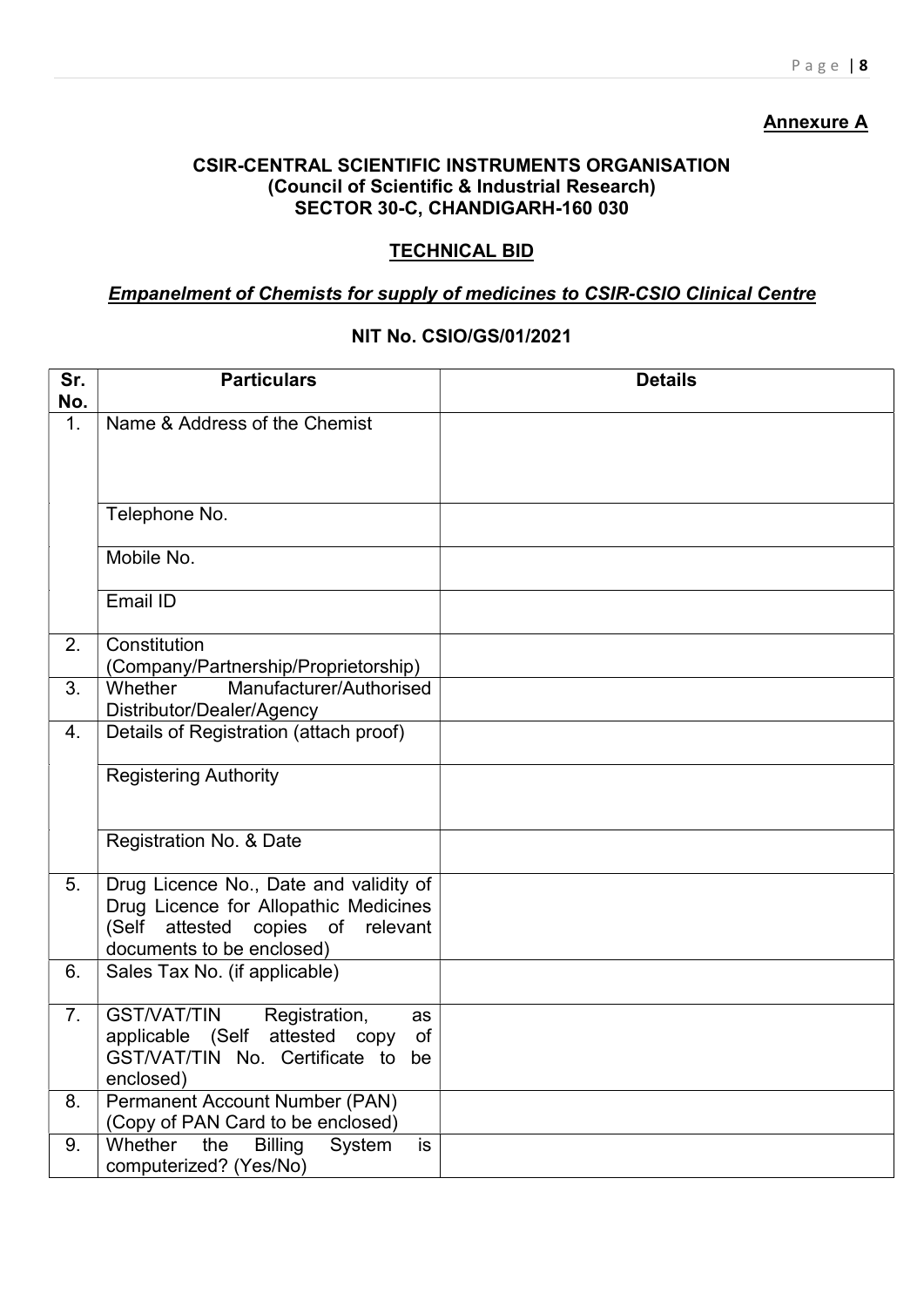| 10 <sub>1</sub> | Whether the firm has been convicted<br>by the State Drugs Authorities and if<br>any case is pending under the Drugs<br>and Cosmetics Act and Rules?<br>(Yes/No)<br>and<br>Whether the<br>firm<br>is<br>blacklisted/<br>debarred/suspended/terminated by any<br>Government Department/Undertaking<br>during the last three years? (Yes/No)<br>A declaration to this effect must be<br>enclosed as per Annexure-C. |                                                                     |
|-----------------|------------------------------------------------------------------------------------------------------------------------------------------------------------------------------------------------------------------------------------------------------------------------------------------------------------------------------------------------------------------------------------------------------------------|---------------------------------------------------------------------|
| 11.             | Whether the Chemist is willing to<br>supply medicines to CSIO<br><b>Clinical</b><br>Centre immediately based on the<br>prescription slip issued by Medical<br>Officers of CSIR-CSIO in CSIO Clinical<br>Centre and has all the facilities<br>required to cater to a large customer<br>base like CSIO and other hospitals.<br>Yes/No                                                                              |                                                                     |
| 12.             | Whether the Bidder has attached the<br>'Bid Security Declaration' as<br>per<br>Annexure-D.                                                                                                                                                                                                                                                                                                                       |                                                                     |
| 13.             | <b>Bank Account Details</b>                                                                                                                                                                                                                                                                                                                                                                                      | Please provide details as per the attached proforma<br>(Annexure B) |

 I have gone through terms & conditions of NIT carefully and accept the same and provide all the information/documents as mentioned above. Copy of NIT duly signed at each page is enclosed.

Name of the Authorized Signatory in the influence of the Authorized Signatory in the influence of the Authoriz

Seal of the Chemist **Seal of the Chemist** in the seal of the Chemist

Date : …………………………………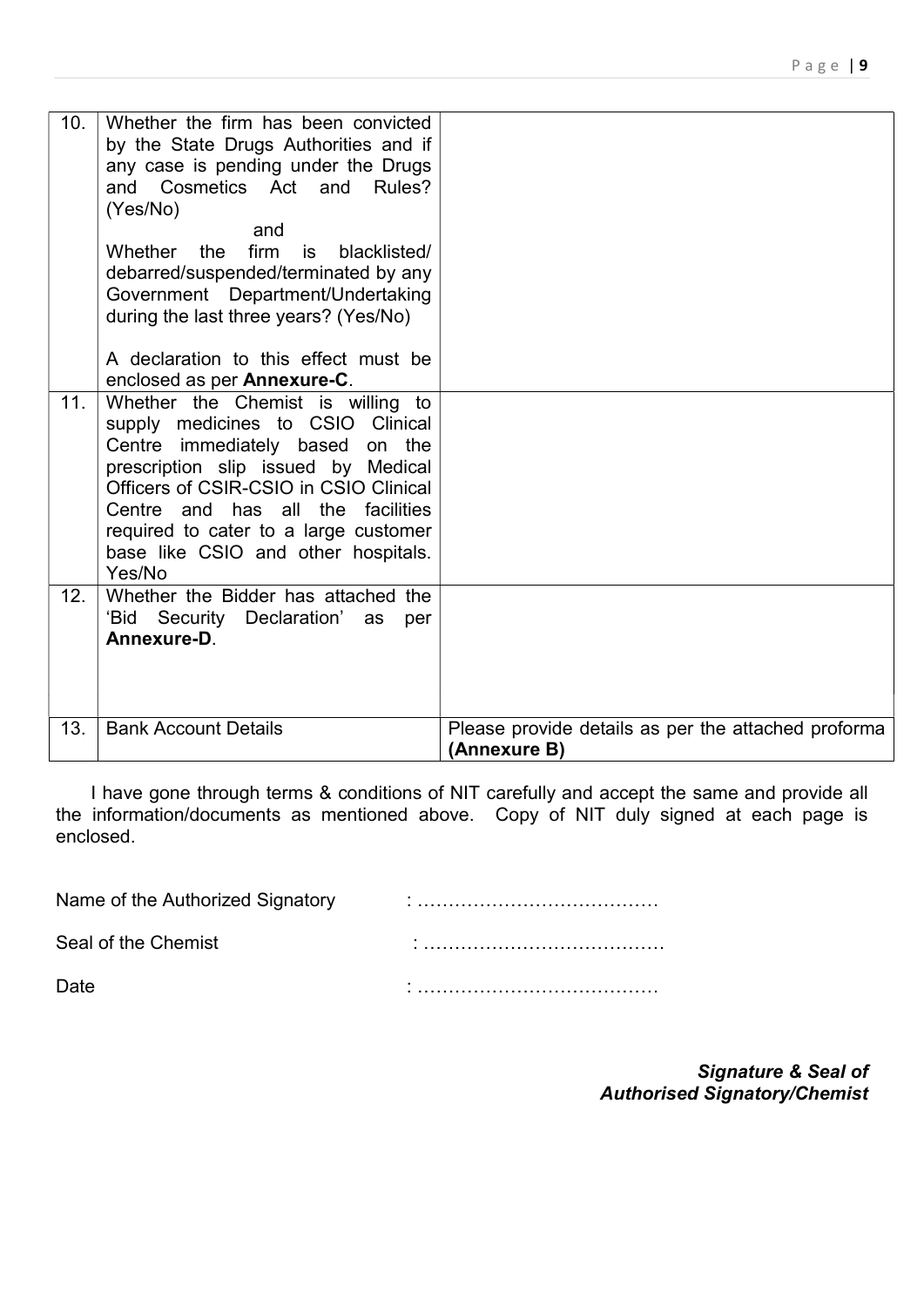# Annexure B

## CSIR-CENTRAL SCIENTIFIC INSTRUMENTS ORGANISATION (Council of Scientific & Industrial Research) SECTOR 30-C, CHANDIGARH-160 030

# NIT No. CSIO/GS/01/2021

### Proforma for Bank Account Particulars for e-Payment

| Sr.<br>No. | <b>Particulars</b>                                                  | <b>Details</b> |
|------------|---------------------------------------------------------------------|----------------|
| 1.         | Name & Address of the Chemist                                       |                |
| 2.         | Name of the Beneficiary Account                                     |                |
| 3.         | Account No.                                                         |                |
| 4.         | <b>Nature of Account</b><br>Saving/Current                          |                |
| 5.         | Name & Address of the Bank                                          |                |
|            | Telephone No./Mobile No.                                            |                |
|            | Email ID                                                            |                |
| 6.         | <b>IFSC Code</b><br>(copy of cancelled cheque is to be<br>attached) |                |
| 7.         | <b>MICR Code</b>                                                    |                |
| 8.         | <b>Branch Code</b>                                                  |                |

We declare that the information provided above is true and correct.

Date : / / /2021

| Signature :          |  |
|----------------------|--|
|                      |  |
| (Seal of the Vendor) |  |

Verification :

Certified that the bank account particulars/details as given above are correct as per Bank record.

Signature of Branch Manager with seal of the Bank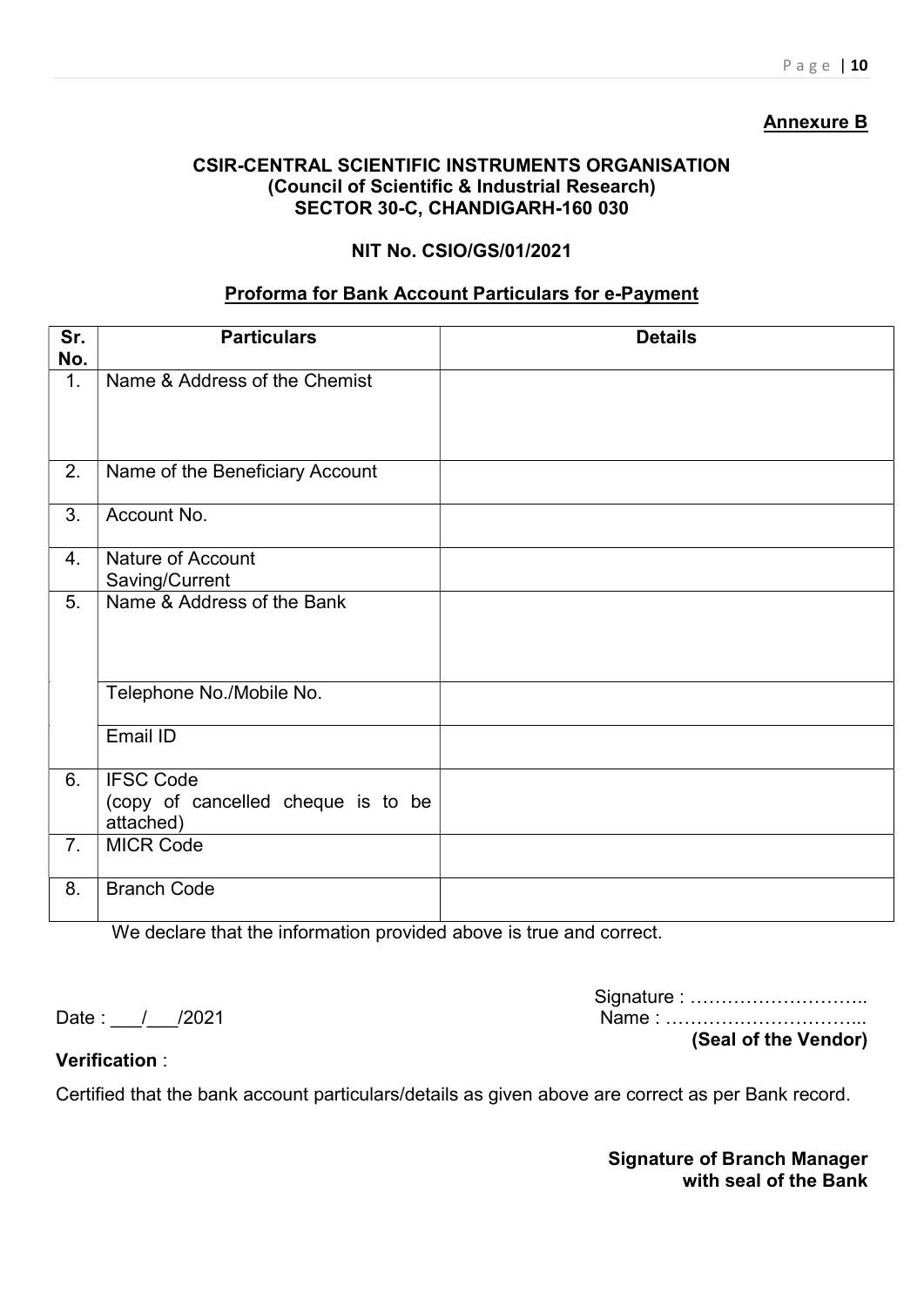# Annexure C

# D E C L A R A T I O N (on company's letter head/pad)

## NIT No. CSIO/GS/01/2021

| $I/We$ , |     |  | (name) the sole proprietor/partner of |
|----------|-----|--|---------------------------------------|
| $M/s$ .  |     |  | (company name)                        |
|          | --- |  |                                       |

do hereby solemnly affirm and declare as under :

- 1. That my/our firm has never been convicted by the State Drugs Authorities and no case is pending under the Drugs and Cosmetics Act and Rules.
- 2. That my/our firm is not black-listed / debarred / suspended / terminated by any organization during the last 03 (three) years.

Date : \_\_\_/\_\_\_/2021 Place : \_\_\_\_\_\_\_\_\_\_\_

> Signature & Seal of Authorised Signatory/Chemist

# Undertaking

I undertake that the above information is true to the best of my knowledge. If the above declaration is found to be false at any stage during the bidding process or during the period of empanelment, CSIR-CSIO is free to take any action against my/our firm including termination/black-listing besides legal action.

Date : \_\_\_/\_\_\_/2021 Place :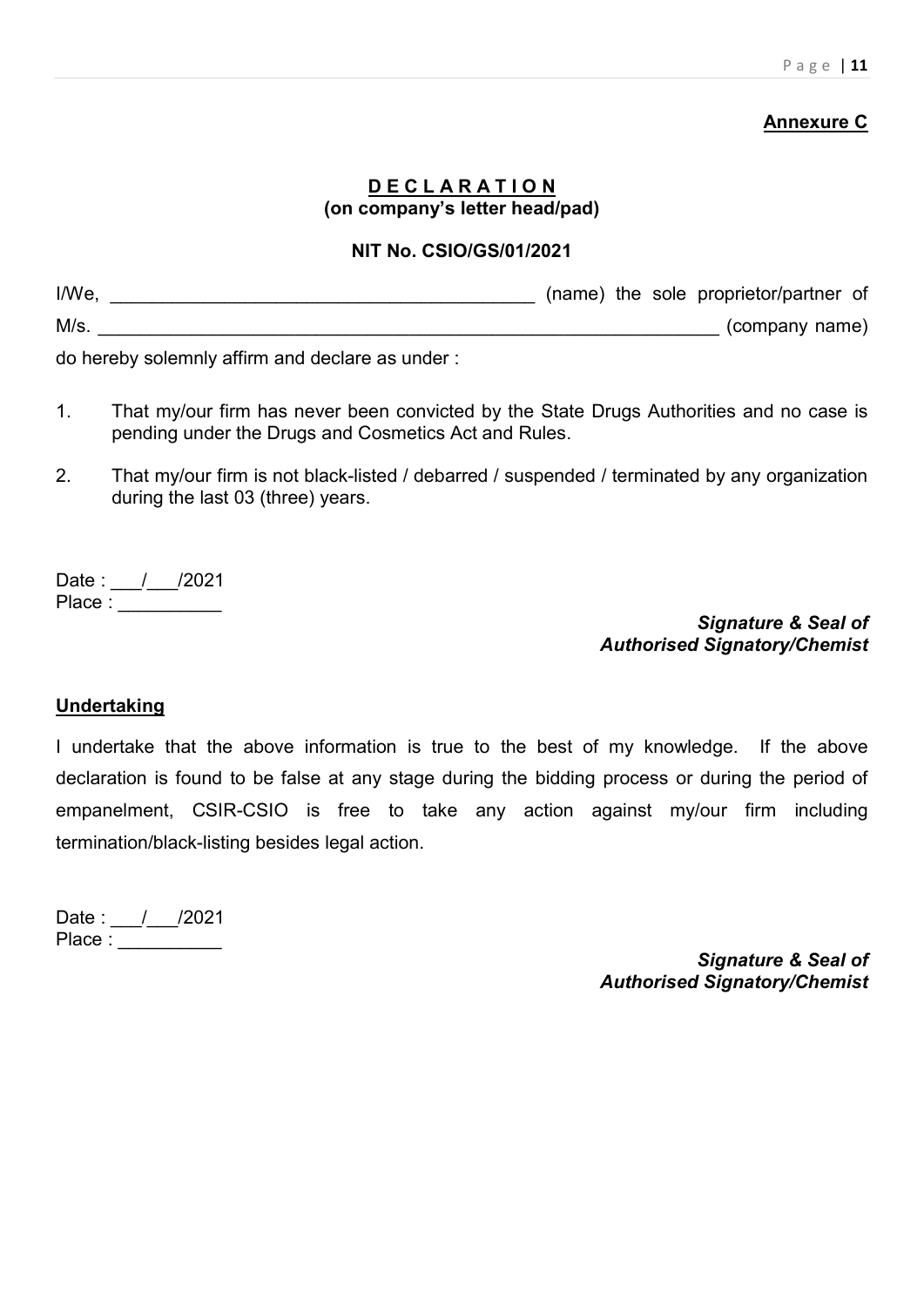# **Annexure D**

# **BID SECURITY DECLARATION** (on company's letter head/pad)

## NIT No. CSIO/GS/01/2021

| I/We |  | (name) the sole proprietor/partner of |
|------|--|---------------------------------------|
| M/s  |  | (company name)                        |

do hereby solemnly affirm and declare as under :

1. That if my/our firm withdraw or modify the bid during period of validity etc., my/our firm will be suspended for further tendering in CSIR or its national laboratories for a period of one year.

Date : \_\_\_/\_\_\_/2021 Place :  $\frac{\frac{1}{1-\frac{1}{1-\frac{1}{1-\frac{1}{1-\frac{1}{1-\frac{1}{1-\frac{1}{1-\frac{1}{1-\frac{1}{1-\frac{1}{1-\frac{1}{1-\frac{1}{1-\frac{1}{1-\frac{1}{1-\frac{1}{1-\frac{1}{1-\frac{1}{1-\frac{1}{1-\frac{1}{1-\frac{1}{1-\frac{1}{1-\frac{1}{1-\frac{1}{1-\frac{1}{1-\frac{1}{1-\frac{1}{1-\frac{1}{1-\frac{1}{1-\frac{1}{1-\frac{1}{1-\frac{1}{1-\frac{1}{1-\frac{1}{1-\frac{1}{1-\frac{1}{1$